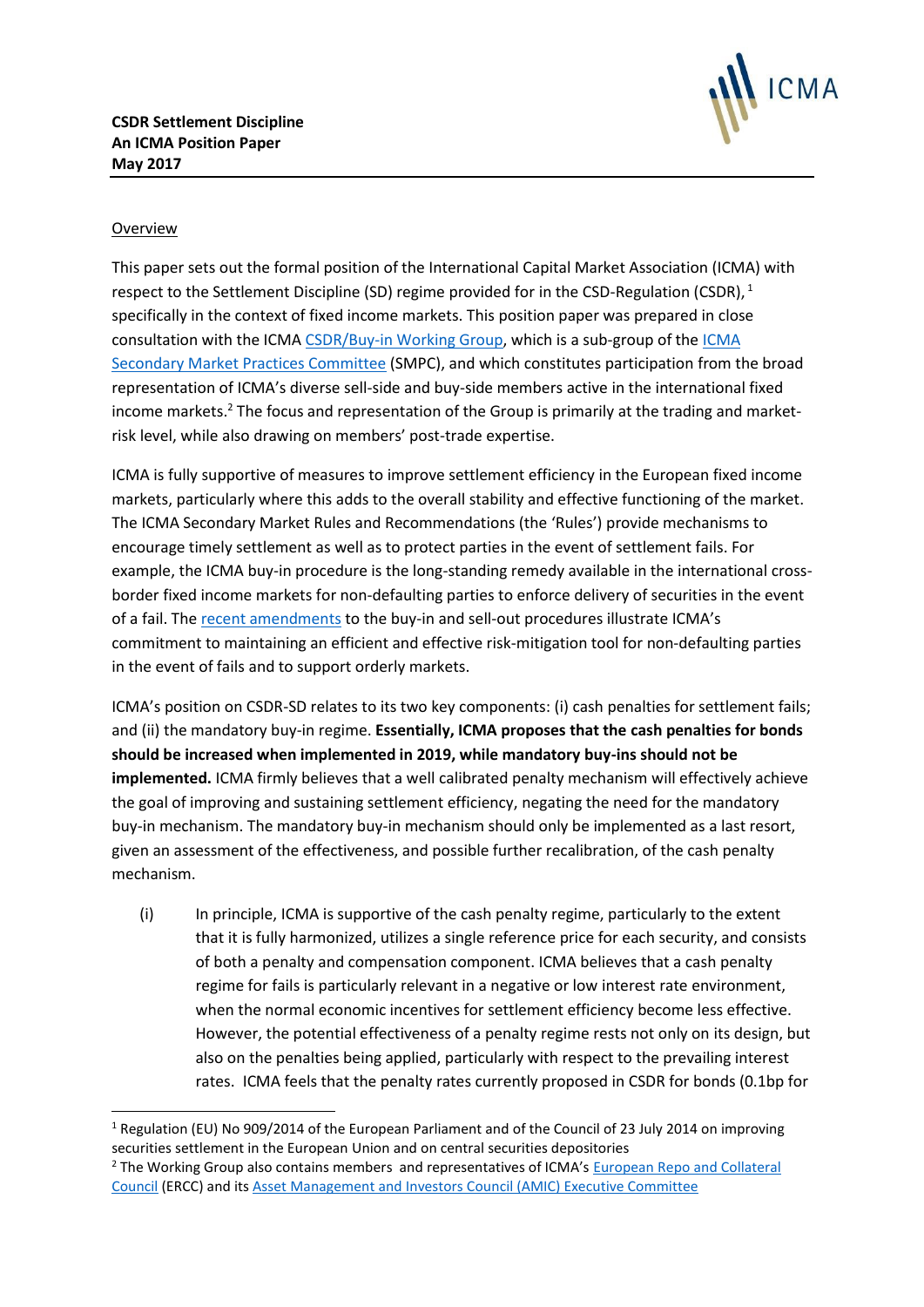SSA and 0.2bp for non-SSA, per business day – approximately 0.25% and 0.50% annualized) are too low to be effective, particularly with respect to 'specials' rates observed in the repo market, or the costs of utilizing the ICSD 'autoborrow' facilities. **ICMA proposes the penalty rate be increased to 1bp (approximately 2.50% annualized) for all bonds (except SME debt instruments).** This penalty rate should be reviewed on a periodic basis in light of settlement efficiency rates as well as prevailing interest rates.

(ii) **ICMA is firmly opposed to the implementation of the CSDR buy-in regime with respect to the European non-centrally-cleared fixed income markets**. It is ICMA's belief that the design of the buy-in regime is inherently flawed, that it creates unnecessary and unintended risks for both sellers and buyers, and that its implementation will be a direct threat to the orderly and efficient functioning of the European bond markets. ICMA therefore believes that the implementation of the mandatory buy-in regime should only be considered if an appropriately calibrated penalty regime proves ineffective in improving and maintaining bond market settlement efficiency.

ICMA would further maintain that these recommendations are consistent with the aims of the EU's Capital Markets Union (CMU) initiative that support the development of an efficient and liquid pan-European corporate bond market.

#### Regulatory context: Level 1

1

Article 7 of CSDR [\(Regulation \(EU\) No 909/2014\)](http://www.icmagroup.org/Regulatory-Policy-and-Market-Practice/Secondary-Markets/secondary-markets-regulation/csdr-settlement-discipline/), which became law in 2014, provides the regulatory outline for *measures to address settlement fails***.**

Paragraph 2 lays out the requirement for EU central securities depositories (CSDs) to establish a **penalty mechanism** *which will serve as an effective deterrent for participants<sup>3</sup> that cause settlement fails*. The regulation further specifies that the penalties are to be applied on a business-day basis, and that they cannot be a source of revenue for the CSD.

Paragraph 3 provides for a **buy-in process** to be initiated in the event that settlement does not take place within four-days of the intended settlement date (although it does not explain what a buy-in is; just that it should happen):

*Without prejudice to the penalty mechanism referred to in paragraph 2 and the right to bilaterally cancel the transaction, where a failing participant does not deliver the financial instruments…to the receiving participant within 4 business days after the intended settlement date ('extension period') a buy-in process shall be initiated whereby those instruments shall be available for settlement and delivered to the receiving participant within an appropriate time-frame.*

Paragraph 4 provides for two exemptions with respect to the timing of the buy-in:

<sup>&</sup>lt;sup>3</sup> Participants of CSDs are its members, and include settlement agents and custodian banks, as well as other CSDs. In many cases, the CSD participant will not be the trading entity.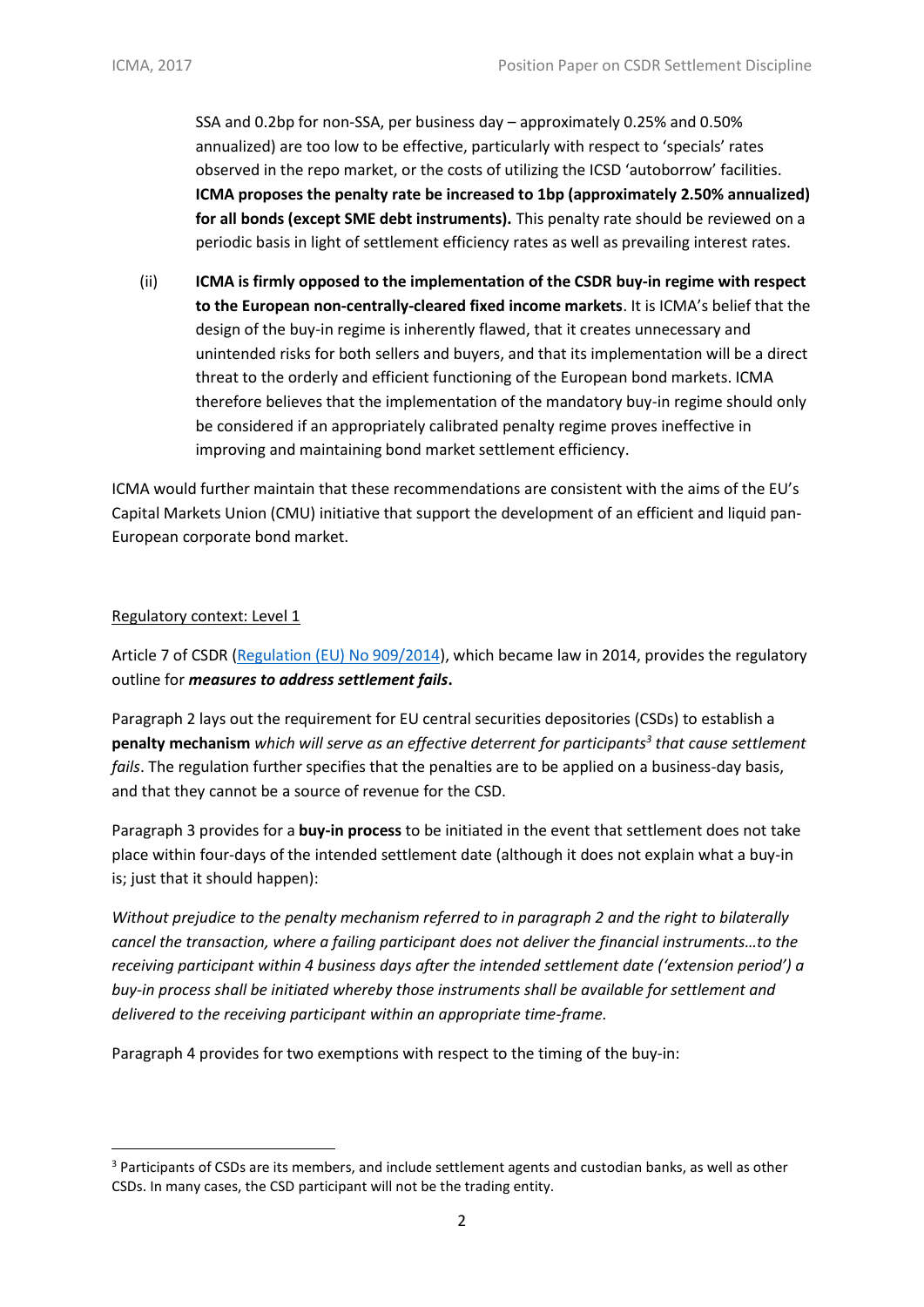**.** 

- (a) Based on asset type and liquidity of the financial instrument, the extension period can be increased from four business days to seven business days, *where a shorter extension period would affect the smooth and orderly functioning of the financial markets concerned;*
- (b) In the case of trades involving several transactions, including securities financing transactions (SFTs), the buy-in process does not apply shall *where the timeframe of those operations is sufficiently short and renders the buy-in process ineffective.*

With respect to the possibility of a 7-day extension period, the thinking at the time was that this would relate to the (yet un-finalized) liquidity calibration for the asset being bought-in as determined by MiFID II/R (as specified in paragraph 15(d)).

Meanwhile, buy-ins would not apply to SFTs where the term of the SFT (i.e. the time between the start and end legs of the transaction) was shorter than the timeline from the intended settlement date to the eventual settlement of the buy-in.

Paragraph 5, however, states that these exemptions do not apply in relation to *transactions for shares<sup>4</sup>* where they are cleared by a CCP.

Paragraph 6 outlines when the buy-in differential (the difference between the original transaction price and buy-in price) shall be paid: *no later than on the second business day after the financial instruments have been delivered following the buy-in.* 

However, it also suggests that this differential is only paid, to the *receiving participant* from the *failing participant, where the price of the shares* [securities?] *agreed at the time of the trade is higher than the price paid for the execution of the buy-in)*. This is notable for three reasons:

- $(i)$  In a normal buy-in, where the original transaction price is higher than the buy-in price, the differential is paid by the purchasing (*receiving*) party to the selling (*failing*) party (and vice versa where the original transaction price is lower than the buy-in price). At first read, this would appear to be an error, and that the direction of the payment between parties has been transposed in the text.
- (ii) Another possible interpretation of this is that the buy-in process envisaged involves the buy-in agent delivering the securities to the selling (*failing*) party, rather than to the purchasing (*receiving*) party. However, apart from being an unorthodox (and relatively inefficient) buy-in process, this still does not explain why there should be a payment of the differential from the failing party to the purchasing party. $5$
- (iii) In either scenario, there seems to be no provision for the differential payment to be made by the purchasing (*receiving*) party to the selling (*failing*) party, which would ordinarily need to happen in the event of the buy-in price being lower than the original transaction price.

<sup>4</sup> It is not clear, but it is assumed that in this context *shares* are intended to mean all securities, including bonds <sup>5</sup> If this is what the drafters had in mind, then there should be no payment between the parties: the defaulting party would simply deliver the bought-in securities to the non-defaulting party at the original transaction price.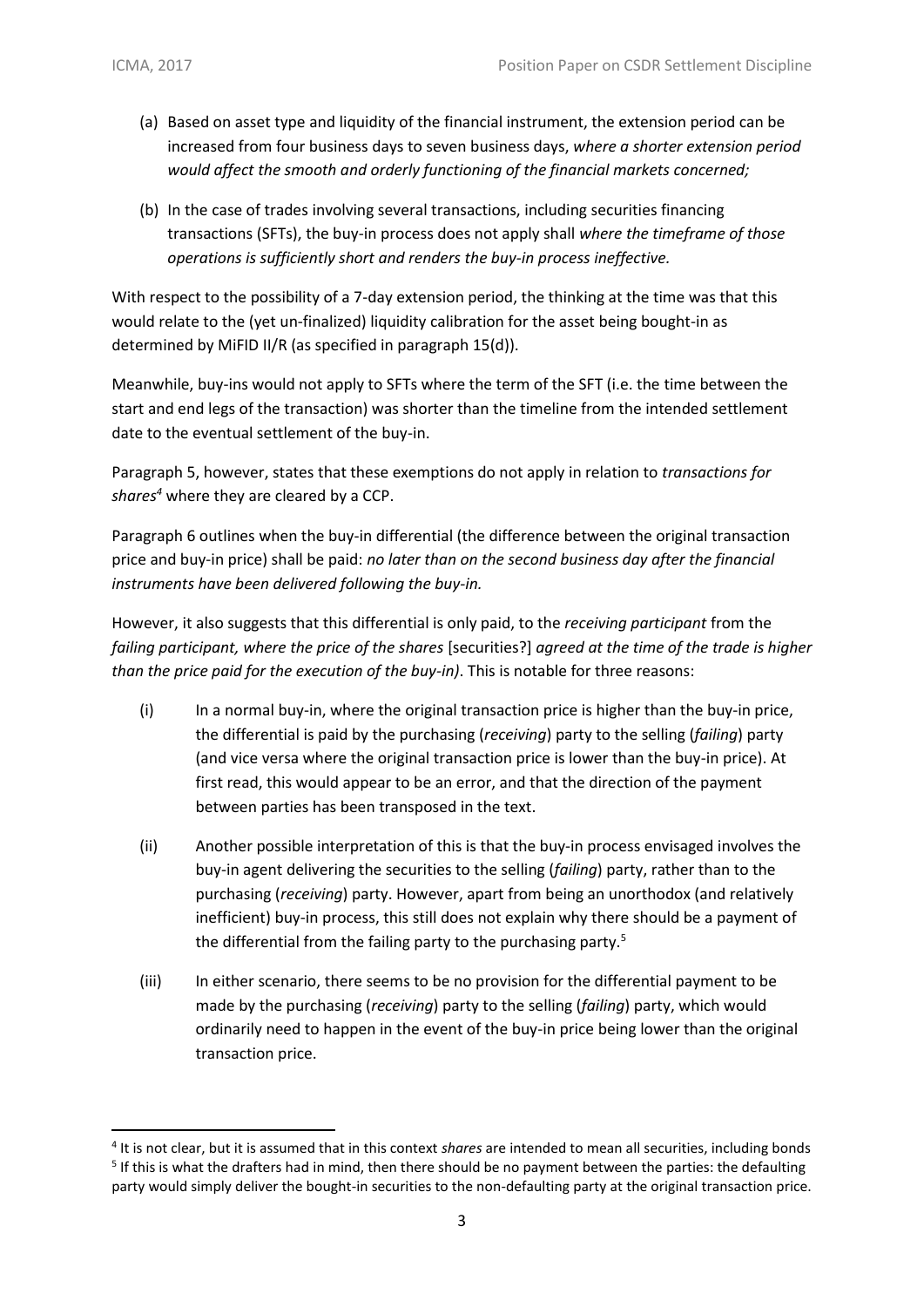Paragraph 7 provides that where the buy-in either fails or is not possible, the *receiving participant* can choose either to be paid **cash compensation** or to defer the buy-in to an appropriate later date (*'deferral period'*). If the buy-in is still not successfully settled by the end of the deferral period, then cash compensation is paid.

Paragraph 7 also outlines when the cash compensation shall be paid (no later than two days after the buy-in or deferral process), but only specifies that the cash compensation is paid *to the receiving party,* and, similar to the buy-in differential payment process outlined in paragraph 6, does not provide for the possibility of the cash compensation being paid in the opposite direction.

Paragraph 10 provides for the buy-in process for transactions that are traded on a trading venue or cleared by a CCP. In the case of cleared-transactions, the CCP is responsible for executing the buy-in. For non-cleared transactions executed on a trading venue, the venue has to include in its rules an obligation for its members and participants to apply the buy-in measures as outlined in the regulation.

Paragraph 11 provides an exemption in the case where the failing participant is a CCP (i.e. the mandatory buy-in regime does not apply to CCPs where they are the failing party).

The regulation requires ESMA to draft and submit regulatory technical standards (RTS) with respect to the buy-in process (including appropriate timelines) and the cash penalty mechanism (with the latter being adopted by means of a delegated act).

At the time, the CSDR-SD regime was expected to be implemented by early 2016.

## Level 1: discussion

With respect to the proposed **penalty mechanism**, ICMA was keen to support this regulatory initiative. However, ICMA, and others, stressed that the characteristics of a successful cash penalty regime would include:

- A harmonized mechanism applied across all in-scope CSDs.
- Both penalty and compensation elements (with the penalty charged to the failing party being distributed to the non-defaulting party).
- The penalty/compensation mechanism to be applied at the individual transaction level.
- **EXECUTE:** A single reference price for each security (per reference date) to ensure standardization of the penalty amount across all CSDs.
- Appropriately calibrated, and ideally dynamic, penalty rates to ensure both the right economic disincentives to failing, as well as for non-defaulting parties to utilize the SFT markets.

With respect to the proposed **buy-in mechanism**, ICMA, as well as many other market participants and representative bodies, highlighted what appear to be a number of flaws or unnecessary limitations in the buy-in process as outlined in the Level 1: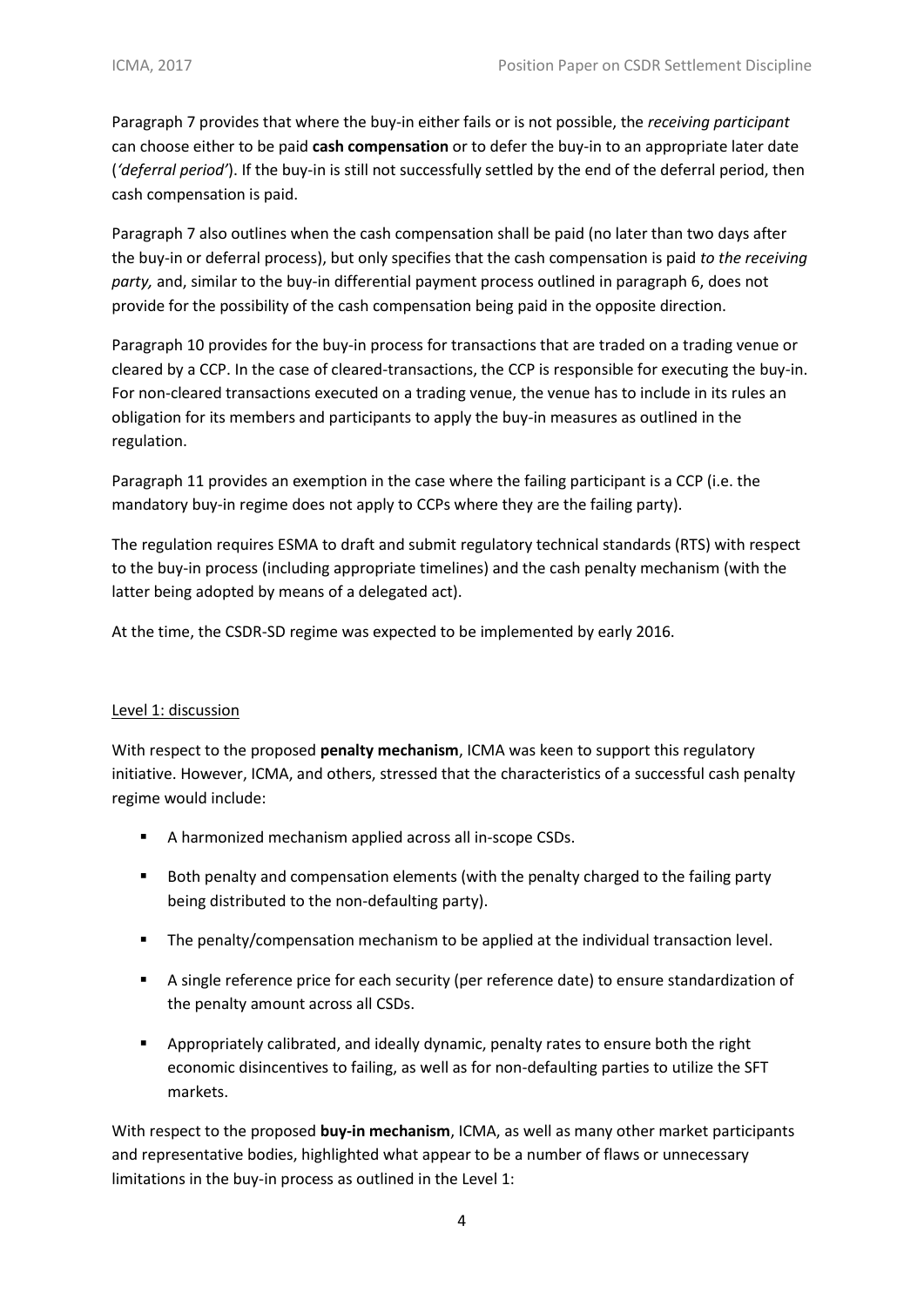- The fact that the buy-in process is mandatory, rather than discretionary, seems to undermine the integrity of the mechanism as an effective risk management tool for the nondefaulting party.
- Whereas buy-ins are generally executed by the non-defaulting trading entity against the defaulting trading entity, the regulation frames the buy-in process in terms of CSD *participants,* which in most cases will not be the actual trading entities.
- Applying buy-ins to the start-legs of SFTs is unorthodox and could create disproportionate risks and so a disincentive to repo and securities lending.
- The inability to buy-in a failing CCP creates additional risks for parties that are transacting in both the cleared and non-cleared markets.
- The automatic default to cash compensation in the event of a buy-in being unsuccessful would disadvantage purchasing parties who could no longer be certain of their exposure to purchased securities until they settled.
- **•** The lack of flexibility in the timing for initiating the buy-in process creates the need for multiple buy-ins in the case of a single fail causing a chain of market fails.
- **•** The asymmetry with respect to the direction of the payment of the buy-in differential or cash compensation unfairly (and unpredictably) penalizes the selling party (including intermediaries who are not the originator of the fail) and benefits the purchasing party, which creates additional risks and so disincentives to market-makers and intermediaries.

These points, and others, were highlighted in ICMA's [response](http://www.icmagroup.org/assets/documents/Regulatory/Secondary-markets/CSDR-Settlement-Regulation/ICMA-CSDR-Level-2-Consultation-Final-Response-190215.pdf) to ESMA's Consultation Papers on the draft [Technical Standards](http://www.esma.europa.eu/system/files/2014-1563_csdr_ts.pdf) an[d Technical Advice](https://www.esma.europa.eu/sites/default/files/library/2015/11/2014-1564_csdr_ta.pdf) in February 2015.

#### Level 2

ESMA's draft technical advice for the **penalty mechanism**, published in December 2014, were largely consistent with ICMA's recommendations, and the market responses to the related Consultation Paper were broadly supportive of the proposed mechanism. However, in its response, ICMA noted the challenge in calibrating appropriate penalty rates:

*ICMA appreciates that in drafting the proposed approach regarding categories of financial instruments and the penalty rates, ESMA needed to consider a simple, easily implementable, cost effective approach, while balancing the sufficient incentives and deterrents to cure fails. From this perspective, it is very difficult to design a mechanism that will be appropriate for every security under every market condition.*

ICMA further recommended *a periodic review of the applied rates (and possibly categories of*  instruments) and a possible recalibration of the model to improve the overall impact on settlement *efficiency.*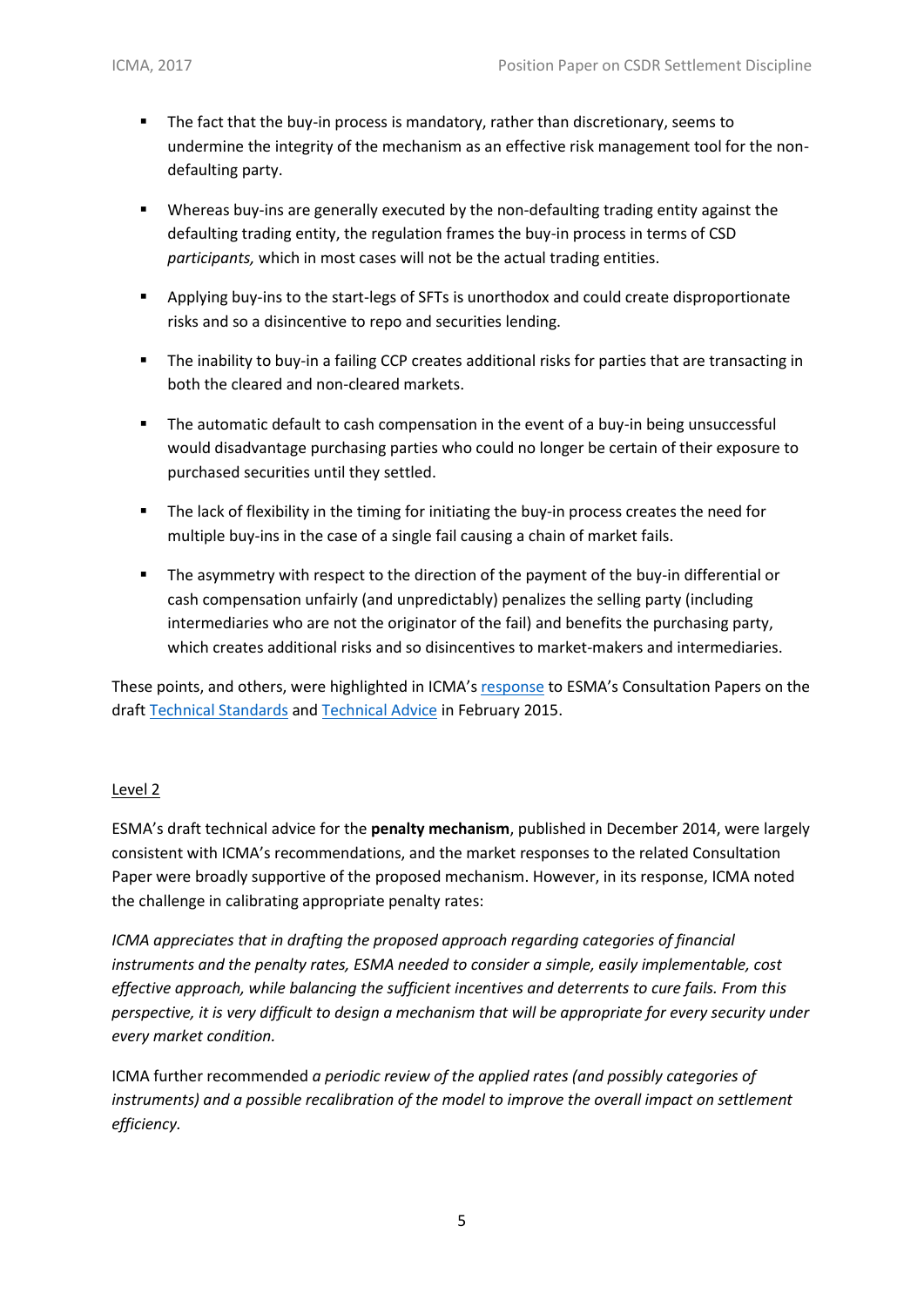ESMA's draft technical standards with respect to the **buy-in mechanism** only served to highlight the inherent flaws and limitations (as well as possible errors) of the Level 1 regulation. ICMA's was one of many detailed and technical responses that pointed out how the proposed mechanism was not only difficult, if not impossible, to implement and enforce from an operational perspective, but that it also increased the operational and market risk of entities not party to the original transaction (including custodians, settlement agents, CSDs, and even trading venues), $<sup>6</sup>$  as well as creating</sup> additional risks for both the buying (*receiving*) and selling (*failing*) parties to the transaction.

In order to inform its response, ICMA also conducted a market [impact analysis](http://www.icmagroup.org/assets/documents/Regulatory/Secondary-markets/CSDR-Settlement-Regulation/ICMA--CSDR-Mandatory-Buy-ins-Impact-Study_Final-240215.pdf)<sup>7</sup> of the proposed mandatory buy-in regime, which it published in February 2015. Based on a survey of fixed income market-makers, the study illustrates how secondary European bond and financing markets will reduce significantly, once the regime is implemented, while bid-offer spreads will also widen dramatically. The results suggest that even the most liquid sovereign bonds will see bid-offer spreads double, while secondary markets in less liquid corporate bonds may effectively close. The survey further suggests that for many less liquid bonds, including sovereign and public issues, marketmakers will retrench from providing liquidity altogether.

Many market participants and representative bodies, including ICMA, called for at best the Level 1 to be revised with respect to the buy-in regime (and ideally for mandatory buy-ins to be removed altogether), or at worst for the Level 2 to be re-drafted, particularly with respect to the entities responsible for executing the buy-in (ideally 'trading level' only) and a more comprehensive exemption for SFTs. There were also many calls for a suitable delay (at least 18 months) in the implementation for CSDR-SD given the significant technological build and investment that would be required to support the implementation of both the penalty and buy-in mechanisms.

## Mandatory buy-ins: Level 2 redux

Following the responses to the December 2014 Consultation Paper, as well as ongoing dialogue with the market, both by ESMA and the European Commission, it became apparent that the draft RTS proposed in the December 2014 Consultation Paper, which were closely aligned to the Level 1, could not be implemented without significant market disruption and a broad increase in the overall market and operational risk of participants, including custodians, settlement agents, CSDs, and trading venues, as well as the trading parties themselves.

Following close consultation between ESMA and the European Commission, in June 2015 ESMA published a [Consultation Paper](https://www.esma.europa.eu/sites/default/files/library/2015/11/2015-1065.pdf) on the RTS for the *operation of the buy-in process* under CSDR. The paper presented three options for the buy-in process:

(i) Trading level execution

1

- (ii) Trading level with fall-back (to the CSD participant) option execution
- (iii) CSD participant level execution

 $6$  It was highlighted that where entities other than the trading parties are bearing the risk of the buy-in, they may require the collateralization of settlement risk by their members

 $<sup>7</sup>$  ICMA is not aware of either the European Commission or ESMA conducting a market impact analysis of CSDR-</sup> SD, either before or after the Level 1 was passed into law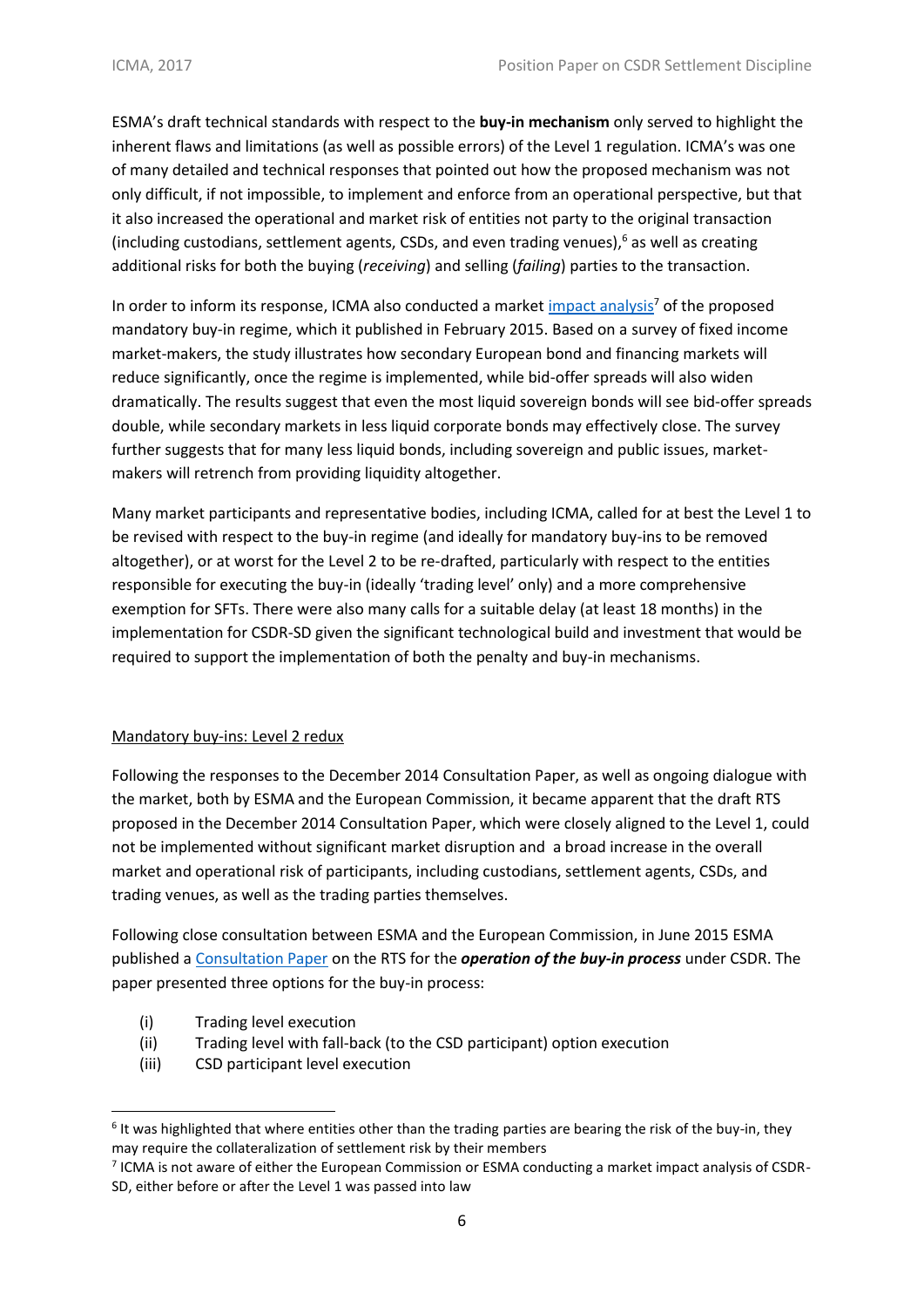Other than the different options for the entity executing the buy-in, the mechanism itself was largely unchanged from the previous draft RTS, including the timings and scope of the buy-in.

In its [response,](http://www.icmagroup.org/assets/documents/Regulatory/Secondary-markets/CSDR-Settlement-Regulation/ICMA-Response_ESMA-CSDR_CP_RTS_Operation-of-the-Buy-in_Final_080615.pdf) ICMA, in line with other market representative bodies, again argued that a mandatory buy-in regime would be disruptive for market efficiency and liquidity, pointing to the flaws and limitations of the Level 1. However, ICMA, in consensus with most respondents, also responded that in terms of the options presented in the Consultation Paper, *trading level execution* was the least worst option. ICMA and others further pointed to the need for a broader exemption of SFTs, as well as the importance of a lengthy delay to implementation.

In February 2016, ESMA finally published the revise[d draft RTS](https://www.esma.europa.eu/sites/default/files/library/2016-174_-_final_report_on_csdr_rts_on_settlement_discipline_0.pdf) for the operation of the CSDR mandatory buy-in. Given the flaws and limitations of the Level 1, and the concerns raised in response to the earlier draft RTS, the revised draft RTS attempt to strike a difficult balance between consistency with the Level 1 and minimizing the potential for unintended adverse market impacts. Of note, the revised RTS, for the most part, places the responsibility for executing the buy-in with the trading level entity. Other key amendments include affording the maximum possible extension period for fixed income (7-days), without reference to the security's MiFID II/R liquidity calibration, and an exemption for SFTs with terms of less than 30 business days. ESMA also proposes a 24-month delay to implementation to allow for the necessary IT development across the industry that will be required to support the process.

A summary overview of the draft RTS is provided in the Annex to this paper.

## Acceptance of the Level 2 for CSDR-SD

In March **2017** a package of regulatory technical standards for CSDR was published in the [Official](http://eur-lex.europa.eu/legal-content/EN/TXT/PDF/?uri=OJ:L:2017:065:FULL&from=EN)  [Journal](http://eur-lex.europa.eu/legal-content/EN/TXT/PDF/?uri=OJ:L:2017:065:FULL&from=EN) of the European Union. This included the [RTS](http://www.icmagroup.org/assets/documents/Regulatory/Secondary-markets/CSDR-RTS-OJ-Cash-Penalties-March-10-2017-200317.pdf) for *the parameters for the calculation of cash penalties for settlement fails and the operations of CSDs* [central securities depositories] *in host Member States*. This is largely in line with the draft technical standards published in December 2014, and meets most of the criteria recommended by ICMA and others to support an effective penalty regime. The RTS also finalizes the penalty rates that are to be applied from implementation. These are summarized below, along with the approximate equivalent annualized cost.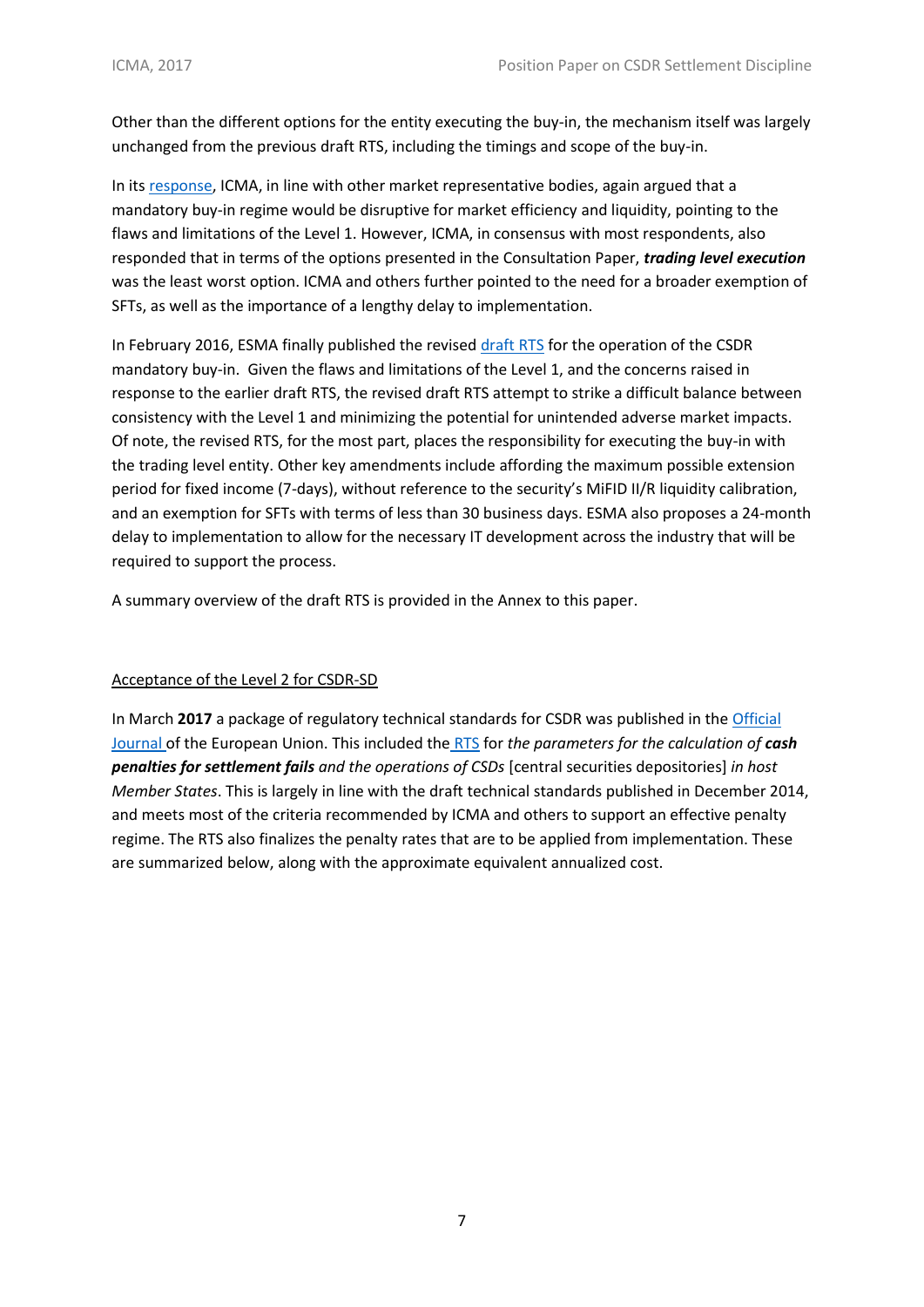| <b>Type of fail/security</b>      | <b>Penalty Rate</b>     | <b>Equivalent annualized cost</b> |
|-----------------------------------|-------------------------|-----------------------------------|
| Liquid shares                     | 1.00 <sub>bp</sub>      | 2.50%                             |
| Illiquid shares                   | 0.50 <sub>bp</sub>      | 1.25%                             |
| SME growth instruments (non-debt) | $0.25$ bp               | 0.625%                            |
| <b>SSA bonds</b>                  | 0.10 <sub>bp</sub>      | 0.25%                             |
| <b>Non-SSA bonds</b>              | 0.20 <sub>bp</sub>      | 0.50%                             |
| SME debt instruments              | $0.15$ bp               | 0.375%                            |
| All other financial instruments   | 0.50 <sub>bp</sub>      | 1.25%                             |
| Fail due to lack of cash          | Official overnight rate | Official overnight rate (≥0%)     |

With respect to implementation, while the regulation entered into force 20 days after its publication in the Official Journal the RTS provides for a two-year delay before implementation. Furthermore, it is intended to be implemented at the same time as the other elements of Article 7, including mandatory buy-ins

As yet, however, the draft RTS for the buy-in mechanism have still not been accepted by the colegislators.

## Discussion

1

## **Penalty mechanism**

Feedback from the ICMA membership suggests that a standardized and harmonized cash penalty regime for settlement fails is, in principle, a broadly welcomed regulatory initiative, particularly in a low-to-negative interest rate environment. However, the general reaction of ICMA's members is that the penalty rates, with respect to fixed income, are too low to make any meaningful impact on settlement efficiency (citing the US treasury market TMPG Fails Charge of 3%). Certainly, the CSDR penalty rates would appear to be significantly lower than the current 'specials' repo-rates observed in the European sovereign and corporate bond markets. However, this also needs to be viewed in light of already relatively high settlement efficiency rates across the European bond markets, despite negative Eurozone interest rates, and where most fails seem to be attributed either to structural issues (such as CSD interoperability)<sup>8</sup> or to reduced liquidity in the repo and securities lending markets.<sup>9</sup>

In consultation with its members, ICMA proposes that in the current interest rate environment applying a penalty rate equivalent to **2.50% annualized** (i.e. **1bp per business day** of market value)

<sup>&</sup>lt;sup>8</sup> It is widely expected that initiatives such as Target2Securities, or enhancements to the 'bridge' between the two ICSDs, will have positive impacts on European settlement efficiency rates.

<sup>9</sup> As discussed later in this paper, one of the ironies of the mandatory buy-in regime is that it will become a further deterrent to lending securities, with the likely outcome of worsening settlement efficiency rates.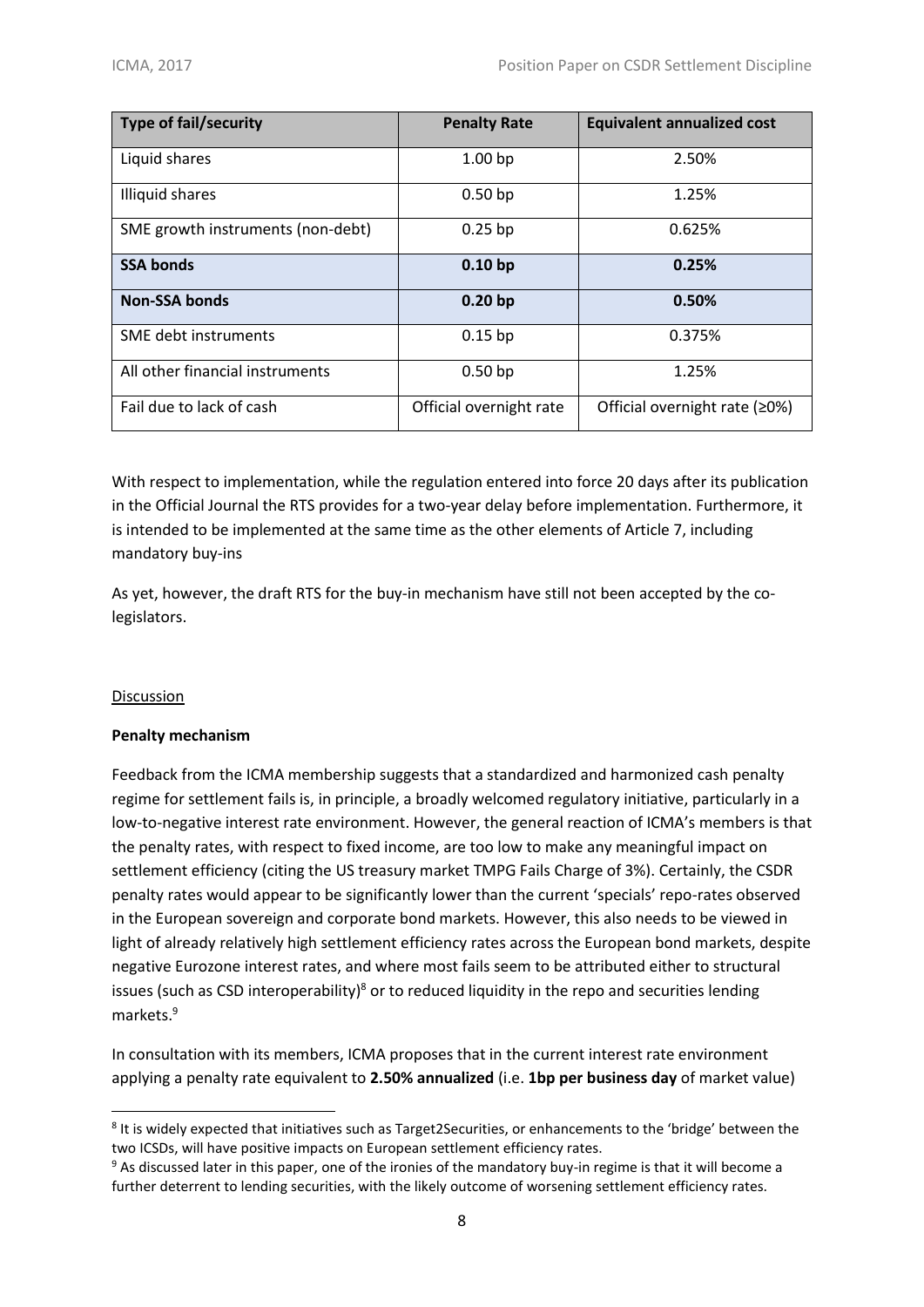for all bonds (with the exception of SME debt instruments) would be sufficiently high to incentivize settlement efficiency, while not being so punitive as to impact adversely market liquidity. Furthermore, to a certain degree, penalty rates can be seen to set a 'soft ceiling' on repo or securities lending rates, with the result that a higher ceiling allows for the opportunity to earn larger spreads from lending securities, and so can improve liquidity in the repo and securities lending markets by increasing the incentive for holders to lend their securities.

Given that cash penalties also have to be considered in light of prevailing interest rates,<sup>10</sup> and so should ideally be dynamic (such as the TMPG Fails Charge), ICMA would further recommend that the penalty rate for bonds be reviewed regularly, at least on an annualized basis, or following significant changes in euro or other key interest rates.

Furthermore, ICMA maintains that an appropriately calibrated penalty mechanism will negate the need for a mandatory buy-in regime.

## **Mandatory buy-in mechanism**

**.** 

While ICMA welcomes the work by ESMA to improve the draft RTS and to attempt to address some of the flaws in the Level 1, in particular with respect to the buy-in being executed at the trading level and the exemption for SFTs, both of which can be viewed as constructive revisions. However, ICMA believes that the mechanism is still fundamentally flawed, largely as a result of the Level 1, and that a number of key issues still render the CSDR buy-in regime unfit for purpose with respect to European fixed income markets.

## *a) The mandatory nature of the buy-in process*

In the non-cleared fixed income markets, buy-ins are generally a discretionary mechanism available to purchasing parties in the event of a fail, and are effectively a risk management tool for trading entities, rather than a form of penalty mechanism.<sup>11</sup> This allows trading entities to exercise discretion as to when to initiate a buy-in process, and so enables them to take into consideration a number of critical factors, including the liquidity of the security, their relationship with the failing counterparty, any contingent onward deliveries, as well as the market conditions for executing the buy-in. This also helps to explain why buy-ins in the European fixed income markets are currently relatively rare occurrences.

Mandating that the non-defaulting party *must* initiate a buy-in process, on a mandated date and within a mandated time period, not only creates additional risks for sellers of bonds, in particular market-makers and other liquidity providers, it also undermines the mechanism as a riskmanagement tool for the purchaser. Furthermore, given the mandatory provision for cash

<sup>&</sup>lt;sup>10</sup> The 'natural' cost of failing to deliver is the overnight rate at which the failing party must fund the securities until they make good on the delivery (and while the purchaser still holds title and so the economic benefits of the security). This holds true for any cash settled security, regardless of asset class.

<sup>&</sup>lt;sup>11</sup> In the non-cleared European fixed income markets the most commonly used buy-in mechanism is the ICMA buy-in procedures under the ICMA Secondary Market Rules and Recommendations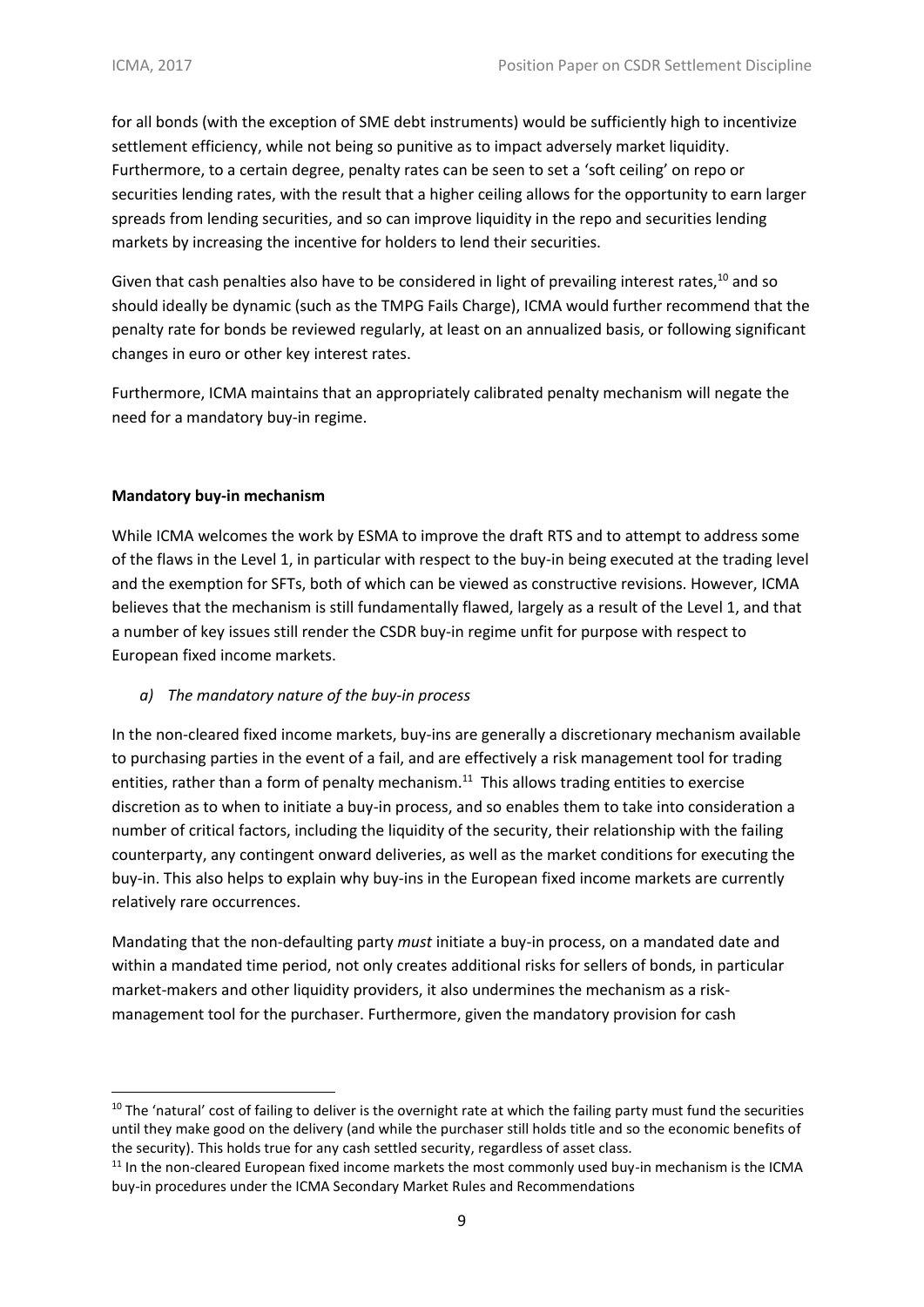**.** 

compensation<sup>12</sup> in the event of the buy-in being unsuccessful, the purchasing party mandated to initiate a buy-in process cannot be certain that they will ever take delivery of their securities. Instead, they will face a far higher risk that they will not, with the likelihood of being 'cashed-out' of the trade at a reference price over which they have little or no control. This is particularly unhelpful in the case where the entity is purchasing bonds to match specific liabilities or commitments, or where the purchase is part of a package of contingent transactions, such as a spread trade.

## *b) The inability to pass-on risks and costs against a failing SFT*

There is usually no buy-in remedy available for failing SFTs, given that these are (usually short-term) financing transactions, rather than outright purchases or sales. In most cases, particularly with respect to the start leg of an SFT, a buy-in would be an inappropriate remedy. Standard SFT agreements, such as the GMRA or GMSLA, instead provide for the possibility to cancel a failing SFT and for the non-defaulting (borrowing) party to be compensated for the loss of interest that would have been earned on that SFT had it settled (up to the point of cancelation). However, in the event of a failing end leg of an SFT (i.e. the return of the securities to the lender), the agreements provide for the non-defaulting party to claim for the cost of replacing the underlying (failing) security (through a process known as a 'mini-close-out'). While this is, in some respects, comparable to a buy-in, contractually and technically it is not the same. Furthermore, where a failing SFT may be the cause of failing outright sale, there is no legal provision for 'passing-on' any costs arising from a buy $in<sup>13</sup>$  through the mini-close-out process.

This is particularly pertinent for market-makers who often rely on the repo market in order to sell bonds to their customers, and who will borrow the bonds until they are able to purchase them and cover their short-sale. In the event that their repo fails, causing their sale also to fail, the repo agreement will not protect them in the event that the purchasing party issues them with a buy-in. This is a broadly understood risk for market-makers and other liquidity providers; however, given the relative infrequency of buy-ins, it is generally considered to be a small and manageable risk. In a mandatory buy-in regime, however, this risk will increase significantly, particularly for bonds where the repo market is relatively thin or illiquid.

This lack of interoperability between buy-ins and SFT close-outs also poses a risk for lenders of securities. For example, an investment firm that repos-out its bonds then subsequently sells those bonds, faces the risk that the borrower of the bonds does not return them on time, so causing the sale to fail. In the event that the investment firm is subsequently bought-in, they may be unable to recoup any cost arising from the buy-in through exercising a close-out against the failing repo counterparty. Again, given the relative infrequency of buy-ins, this risk is generally considered to be small by lenders of securities or their agents, and so manageable. However, in a mandatory buy-in

 $12$  It could be argued that the option for the non-defaulting party to enforce a cash compensation remedy might be beneficial. However, mandatory cash compensation clearly undermines the ability of the nondefaulting party to manage their risk.

 $13$  While conventional buy-in mechanisms are not designed to penalize the failing party, the failing party often incurs a cost from the buy-in. This cost arises because buy-ins are usually exercised at a premium to the current market price (the 'buy-in premium'), and the cost is effectively the difference between the buy-in price they receive and the subsequent sale price or mark-to-market.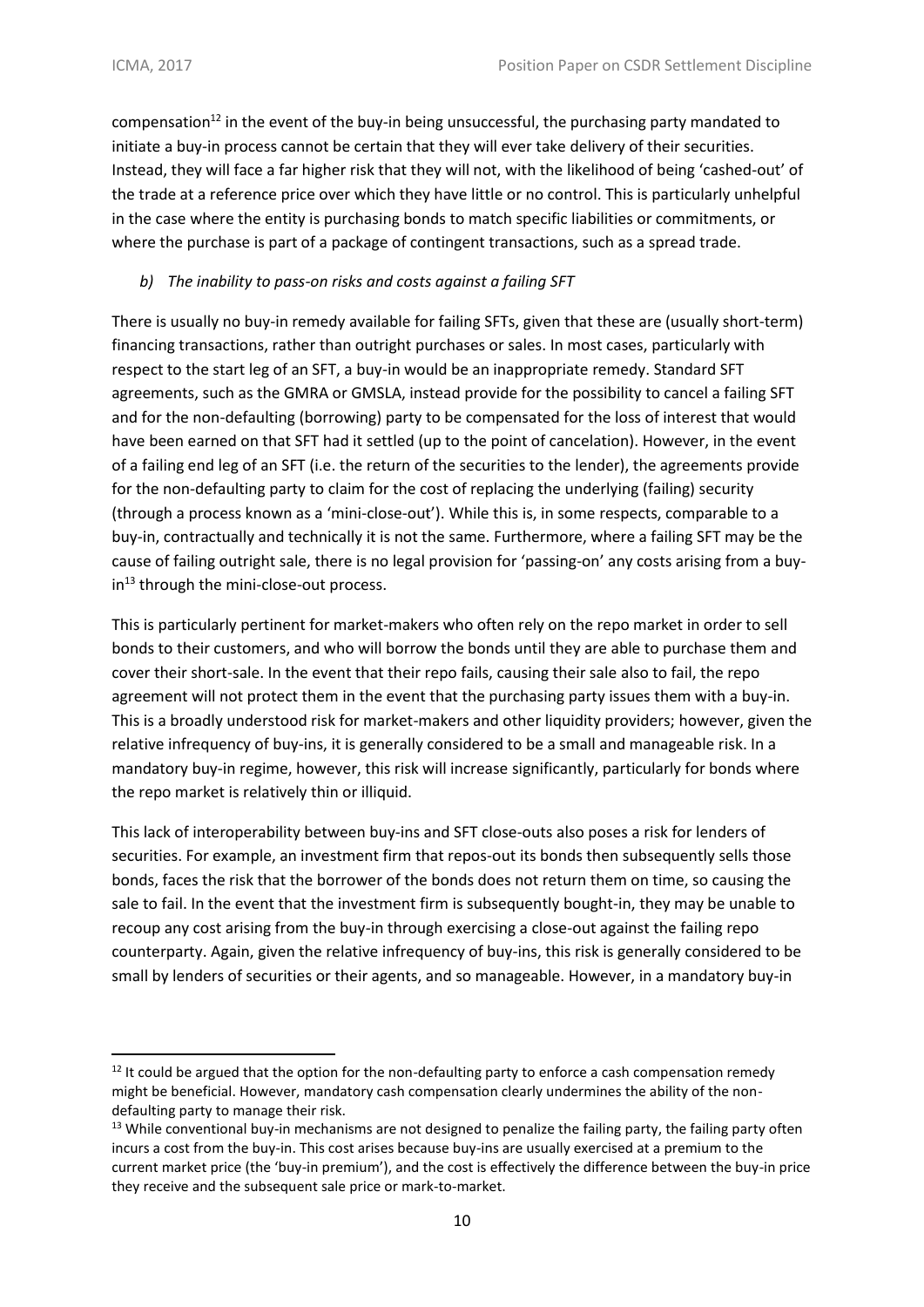regime these risks heighten significantly, and should provide a strong disincentive to lending securities, particularly for less liquid instruments, such as corporate bonds.

# *c) The inability to pass-on the buy-in against a CCP*

An important feature of any buy-in mechanism is the ability to 'pass-on' a buy-in in the event of connected trades ('chains'), particularly where a single fail may be causing multiple fails throughout a settlement chain. Such chains are quite common in fixed income markets, where broker-dealers often act as principal intermediaries to an investor's sale or purchase of bonds, with the position subsequently being recycled through other dealers or investors. Where a party receives a buy-in against a failing sale, which in turn is being caused by a matching failing purchase, it is important that they should be able to pass-on the buy-in to the party failing to them (and similarly, the buy-in can be passed along the chain right up to the initiating fail). Without the ability to pass-on buy-ins, a buy-in would need to take place at every step in the chain: in other words, a single fail will result in multiple buy-ins being initiated. Apart from being highly inefficient, this would also pose a threat to market stability.

While the draft RTS allows for the possibility of a pass-on (although it does not explicitly provide for a pass-on mechanism), it does not allow for a buy-in to be issued against a failing CCP (consistent with the Level 1). Thus, in the case where one or more CCP is part of a settlement chain that also involves non-cleared transaction, a single fail will result in at least two distinct buy-ins needing to be initiated.

# *d) The inflexibility of the timing for initiating the buy-in*

OTC buy-ins, such as the ICMA rules, generally allow the non-defaulting party to issue a buy-in at their discretion any time after the intended settlement date. This is particularly helpful in the event of failing settlement chains (see previous point) and the use of the pass-on mechanism. For example, a market-maker, or other principal intermediary, may purchase a bond from a customer (for standard settlement), hold the position on their own trading book overnight, then sell the bond to another customer the next day (again for standard settlement). In the event that the purchase fails, causing the subsequent sale to fail, the non-defaulting party is able to issue the market-maker with a buy-in at any time of their choosing (potentially on the first day of the fail). The market-maker is then able to pass-on the buy-in to the original failing party.

However, this scenario does not work under the mandatory buy-in regime. Under the regulation, the market-maker would be required to issue a buy-in to the original customer after the trade has failed for seven days. In turn, the non-defaulting customer at the end of the chain would have to issue the market-maker with a buy-in *the next day*. Thus, the regime would require two buy-ins, on consecutive days, as a result of a single fail. In longer chains, with different transaction and settlement dates, a single fail could result in multiple buy-ins over several days, potentially causing significant and unnecessary market disruption.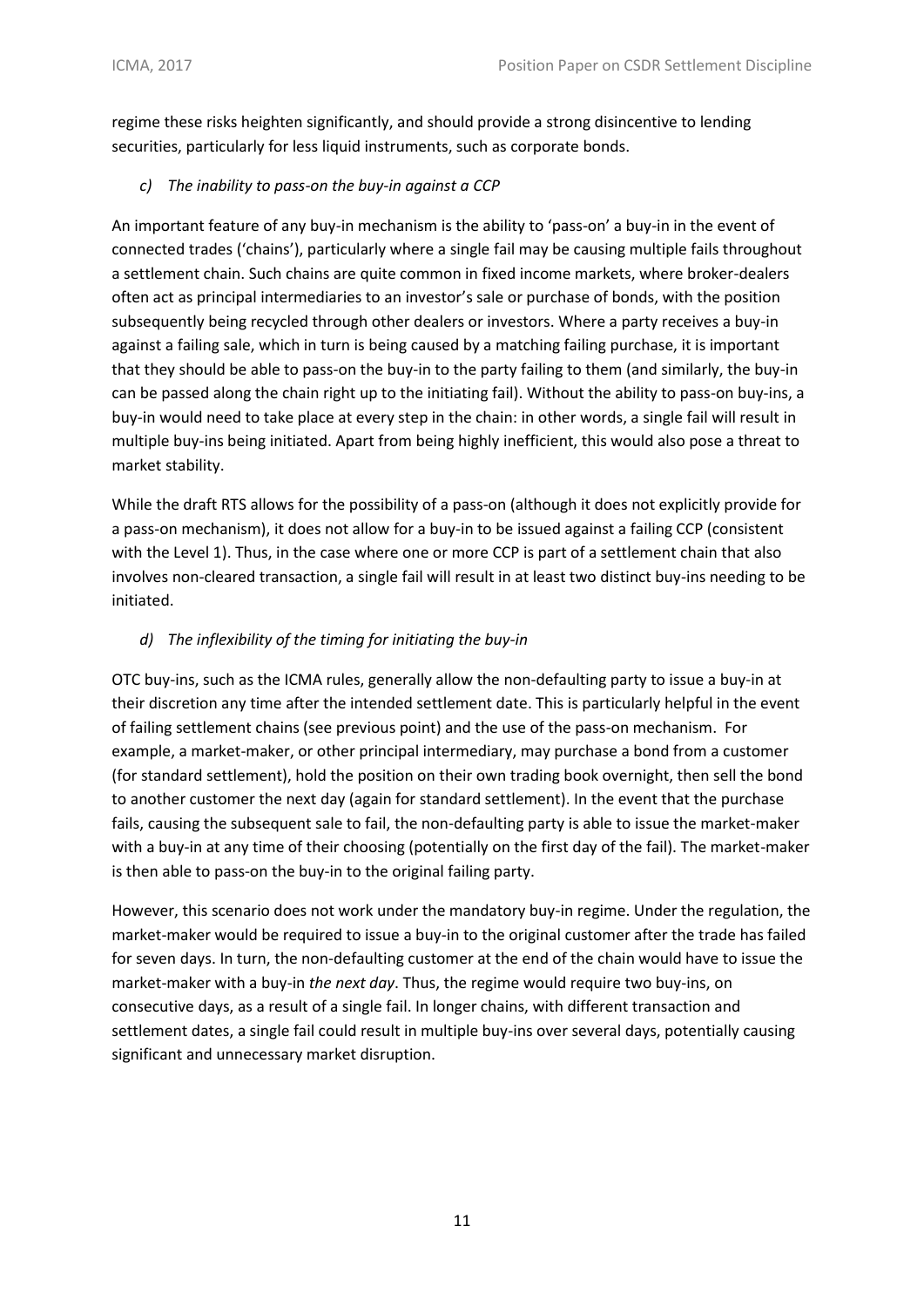# *e) The asymmetry of the payment for the buy-in or cash compensation differential<sup>14</sup>*

As already discussed, a buy-in mechanism is not a penalty mechanism; rather it is a riskmanagement tool that allows the non-defaulting purchaser of securities to enforce delivery of those securities without any additional cost or financial loss. Accordingly, it is usual for the differential between the buy-in price and the original transaction price (including any associated costs) to be settled between the defaulting and non-defaulting parties. This payment can be made in either direction, depending on whether the buy-in price is higher or lower than the original transaction price. This helps ensure that the original economics of the trade are not changed.

The CSDR buy-in mechanism only provides for the payment of the buy-in (or cash compensation) differential to be paid by the defaulting party to the non-defaulting party (in the case where the buyin or reference price is higher than the original transaction price). This asymmetry means that in the event of the buy-in (or reference) price being lower than the original transaction price, the economics of the original trade are altered, with the non-defaulting party making an additional profit (essentially the price differential) at the expense of the defaulting party. From an economic perspective, this asymmetry is essentially the same as any seller of securities also writing a free atthe-money put option for the purchaser, which becomes active in the event of the buy-in.

This asymmetry (the so-called 'CSDR put') is yet another additional, and largely unquantifiable and unmanageable, risk that would be created for sellers of securities (including intermediaries<sup>15</sup>), and is likely to have a significant detrimental impact on both market liquidity and efficiency.

It soon becomes clear that the mandatory buy-in regime under CSDR, even if executed at the trading level, not only creates significant additional risk for both liquidity providers and liquidity takers, it is likely to be hugely disruptive with respect to the smooth and efficient functioning of Europe's fixed income markets.

## Conclusion

**.** 

ICMA is largely supportive of a standardized, harmonized, cash penalty mechanism for settlement fails in the European fixed income markets, particularly in a low interest rate environment, when the natural economic incentives for settlement efficiency are less effective. To that extent, ICMA broadly welcomes the CSDR penalty mechanism. However, for any mechanism to be effective, it is essential that the penalty rates being applied are appropriately calibrated. Ideally rates should be high enough to dis-incentivize failing, but not so high as to impact market liquidity, while also being at a level that encourages the lending of securities in the SFT markets. ICMA, in consultation with its members, believes that the penalty rates published in the final RTS with respect to fixed income are too low,

<sup>&</sup>lt;sup>14</sup> Also see: CSDR Mandatory Buy-ins: An illustration of the problems arising from the [asymmetric](http://www.icmagroup.org/assets/documents/Events/ICMA_CSDR-mandatory-buy-ins_problems-caused-by-asymmetric-payment_February-2016-(Final)2.pdf) treatment of the payment of the buy-in or cash [compensation](http://www.icmagroup.org/assets/documents/Events/ICMA_CSDR-mandatory-buy-ins_problems-caused-by-asymmetric-payment_February-2016-(Final)2.pdf) differential, ICMA, March 2016

 $15$  One of the stranger outcomes of this asymmetry is in the case of a principal intermediary who has bought and sold securities, presumably for a spread. If they subsequently find themselves in a fails chain, through no fault of their own, in the event that the resulting buy-in price is lower than their original purchase price, both their trades will be cancelled, and their profit wiped out.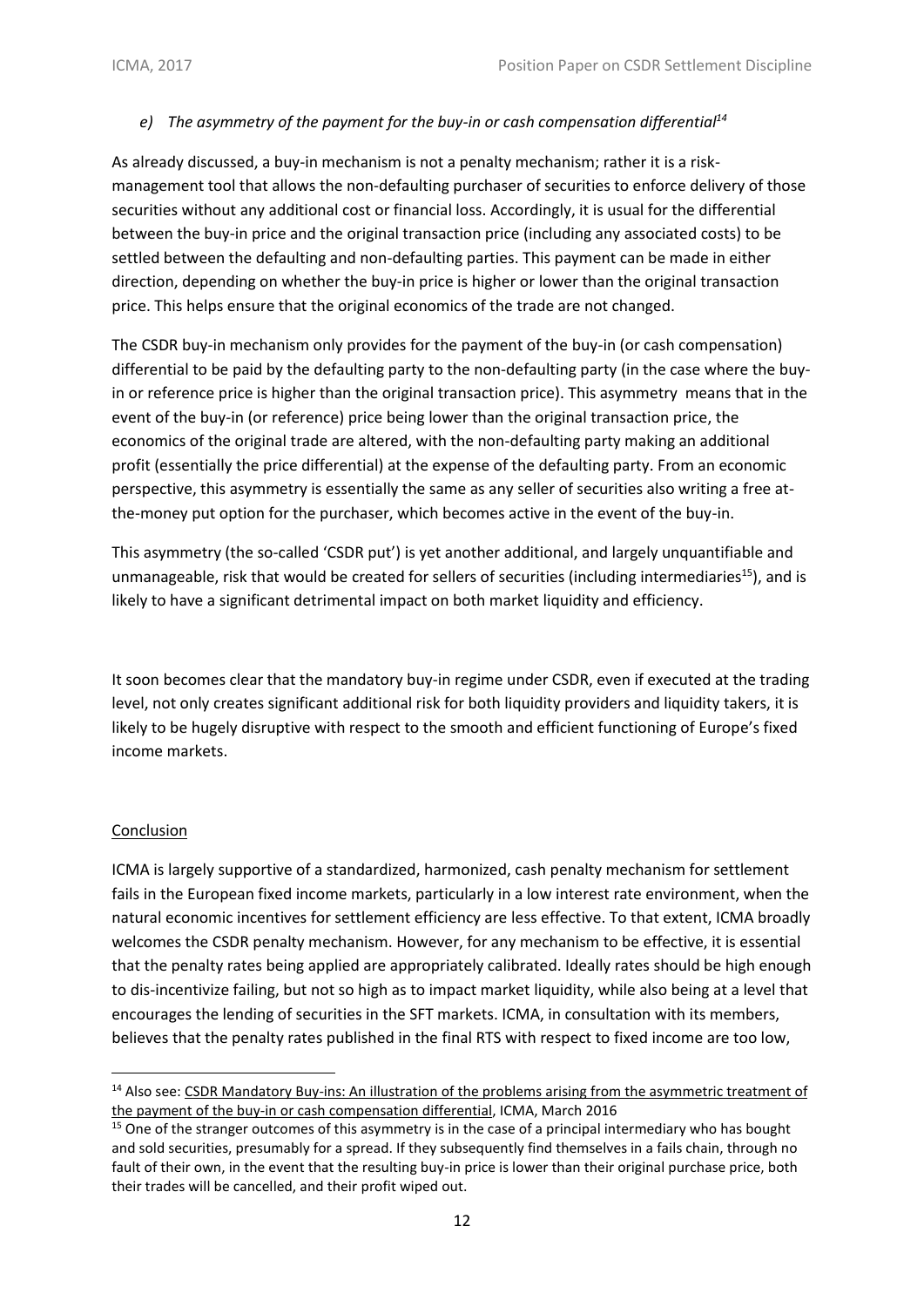and that a more appropriate rate would be 1bp per business day (approximately 2.50% annualized) for all bonds (with the exception of SME debt instruments). An appropriately calibrated rate would also negate the need for a mandatory buy-in mechanism.

Meanwhile, ICMA remains firmly opposed to the implementation of the CSDR mandatory buy-in mechanism, which it views as inherently flawed. If and when the mandatory buy-in regime is implemented, it is clear that this will not only create significant additional and unnecessary market and operational risks for both sellers and buyers (as well, quite possibly, to non-trading level entities), but it will almost certainly have detrimental impacts for bond market efficiency and liquidity.

Accordingly, ICMA's position with respect to CSDR-SD and the European bond markets is that increasing the cash penalty rates for fixed income securities at implementation will produce the desired overall objective of CSDR-SD of improving and maintaining settlement efficiency. Following an assessment of the effectiveness of the cash penalty mechanism, as well as other initiatives to improve settlement efficiency rates, the authorities will be in a position to determine whether the implementation of the mandatory buy-in regime, with its adverse impacts for market stability and liquidity, will be necessary.

Prepared by Andy Hill, ICMA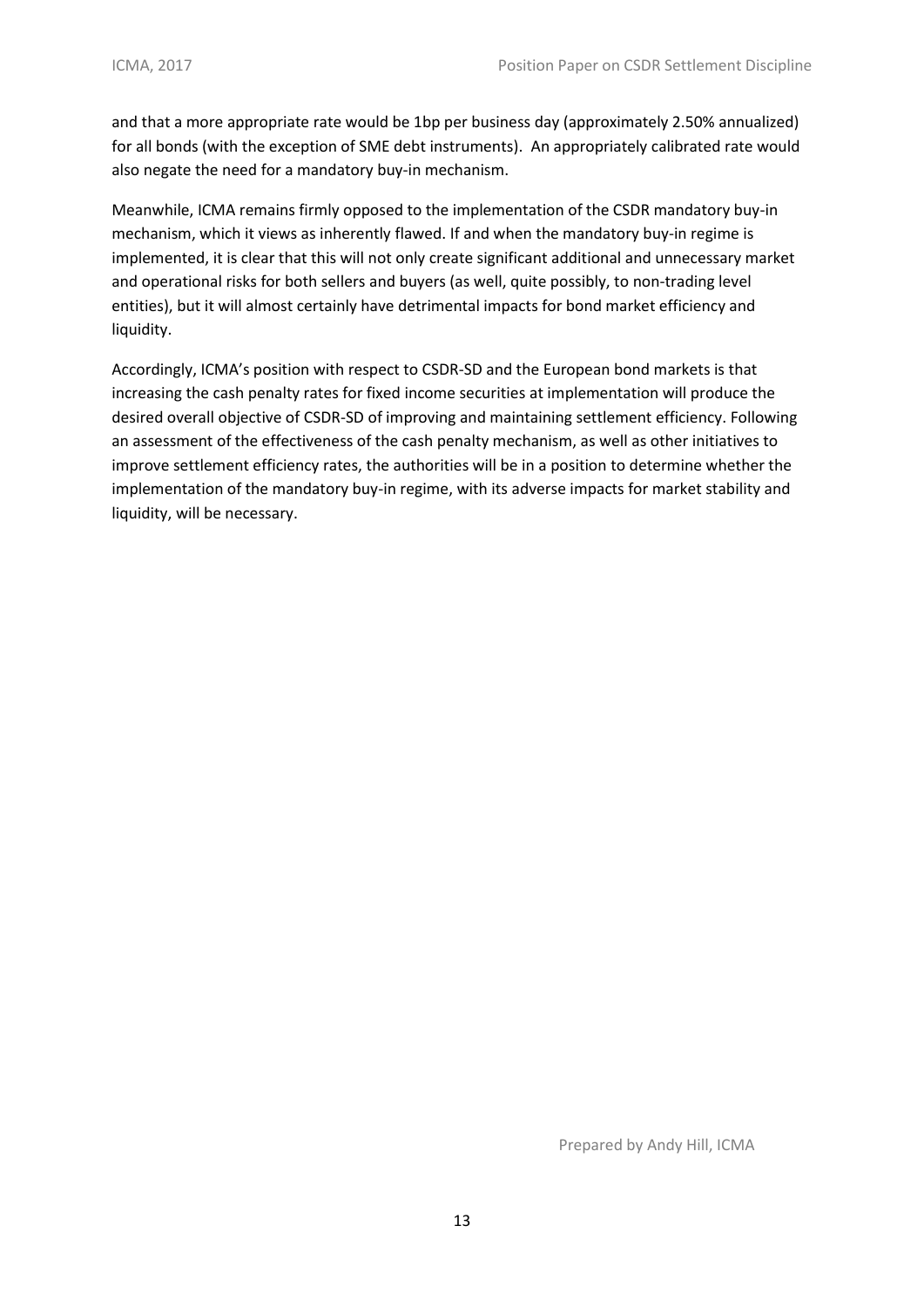#### **Annex**

## Summary of the draft RTS for CSDR mandatory buy-ins

## **Execution level**

- For transactions not cleared by a CCP, the **trading parties** that originally concluded the relevant transaction should be responsible for executing the buy-in.
- The failing trading party is responsible for paying the buy-in price differential or cash compensation, and associated costs.
- In the event of a **buy-in**, where the failing trading party does not pay the price difference or costs related to the buy-in, **the failing participant will be liable**. 16
- **■** In the event of cash compensation, where the failing trading party does not pay the price difference or costs related to the cash compensation, **the failing participant will not be liable**.
- To avoid unnecessarily increasing risk, trading venues and CSDs are not actively involved in the execution of buy-ins.
- The text explicitly allows parties in a settlement chain to "coordinate their actions" in order to avoid multiple buy-ins, which seems to provide for **a pass-on mechanism**.

#### **Timeframes for the buy-in process**

- **EXECT** The buy-in process shall be triggered **7 business days after intended settlement** date for all financial instruments except equities. Buy-ins for equities will be triggered either 4 business days (liquid) or 7 business days (illiquid) after intended settlement date, as determined by MiFID II liquidity calibrations.
- The timeframe to deliver the instruments being bought-in (i.e. the time from the start of the buy-in process to settlement of the buy-in) is also **7 business days**, except for liquid equities (4 business days).
- Where the buy-in fails or is not possible, and where the **receiving trading party** chooses to defer the buy-in, the timeframe outlined for the original buy-in process will also apply (7 business days for all instruments other than liquid equities).

## **Payment of the buy-in or cash compensation price difference and costs**

- Where the buy-in is successful, the difference between the buy-in price and the original transaction price is paid by the failing trading party, but only in the event that the buy-in price is higher than the original transaction price.
- In the case that the buy-in price is lower than the original transaction price, the corresponding difference "shall be deemed paid".
- **E** This partially addresses the error in the Level 1 text<sup>17</sup> which outlines the direction of payment in the opposite direction. However, it still creates an unresolvable asymmetry in the event that the buy-in price is lower than the original transaction price.
- Where the failing trading party does not pay the price difference, the failing participant will reimburse the receiving trading party.

**<sup>.</sup>** <sup>16</sup>This is specified in the recitals (36), rather than in the draft RTS

<sup>&</sup>lt;sup>17</sup> Article 7(6) of the CSDR (Level 1) states: 'where the price of the shares agreed at the time of the trade is higher than the price paid for the execution of the buy-in, the corresponding difference shall be paid to the receiving participant by the failing participant…'. This is the opposite direction of the normal buy-in process, although it has been suggested that the drafters of the regulation assumed that the bought-in securities would be delivered to the failing party/participant, rather than to the receiving party/participant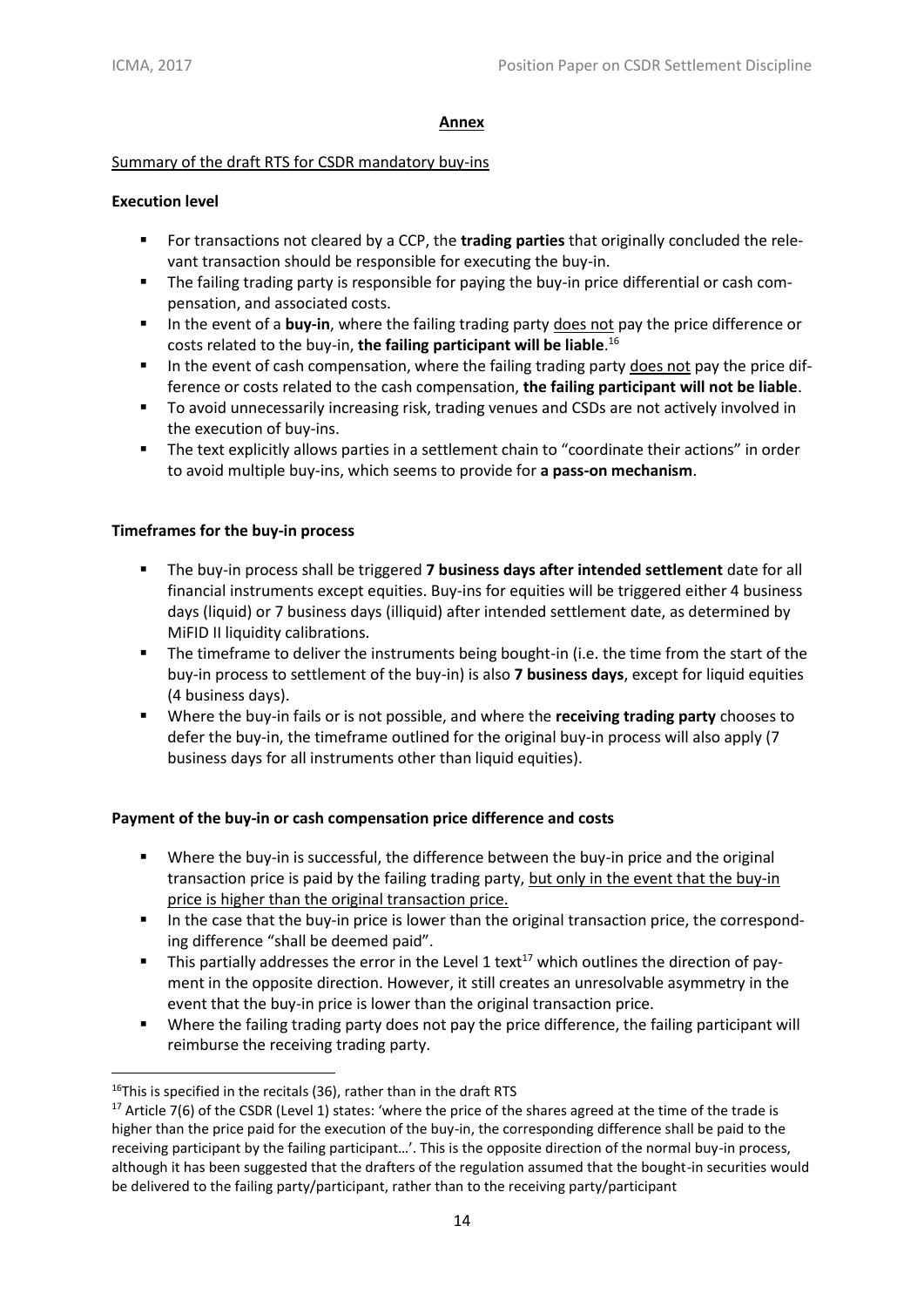- **•** The failing trading party will also be responsible for any related costs (including execution fees). Where the failing trading party does not pay these, the failing participant will reimburse the receiving trading party.<sup>18</sup>
- **•** The same asymmetric treatment of the payment of the differential also applies to cash compensation, with payment being made by the failing trading party only in the case where the cash compensation reference price is higher than the original transaction price.<sup>19</sup>

## **Cash compensation**

- **•** Where the buy-in is not successful and the receiving trading party does not elect to defer the buy-in, or where a deferred buy-in is not successful, the process will default to cash compensation.
- **•** The cash compensation payable is the difference between the market value of the relevant instrument the day before the compensation is due to be paid and the original transaction value (or market value on trade day in case of FoP instructions), as determined by the buy-in agent (for non-cleared transactions) or CCP (for cleared transactions).
- Where the settlement amount is equal or higher than the market value on the day before the compensation is due, cash compensation is null, i.e. it again applies only in one direction (see footnote 2 below).
- The reference price for the cash compensation is determined by:
	- $\circ$  The closing price of the most relevant market in terms of liquidity (where traded on an EU venue), as defined by MiFID II<sup>20</sup>
	- o The closing price of the EU trading venue with the highest turnover
	- o A pre-determined methodology based on available data.
- **•** The reference value and methodology must be disclosed in detail to the relevant trading parties or clearing members.
- **•** For non-cleared transactions, where the failing trading party does not pay the cash compensation, **the failing participants will not be liable to cover the obligation**.

## **Contractual arrangements and extraterritoriality**

- All parties in the settlement chain shall be bound by appropriate contractual arrangement to enforce the buy-in obligations.
- CSD participants are responsible for ensuring, through their contractual arrangements with clients, that the buy-ins requirements are enforceable in all relevant jurisditctions.

## **The buy-in agent**

▪ The buy-in agent should have no conflict of interest and should act in the best interest of the failing trading party (or participant).

## **Exemption for SFTS**

**.** 

- **■** Mandatory buy-ins will not apply to SFTs of fixed terms less than 30 business days. This exemption appears to apply to both the start- and end-legs.
- It is not clear whether this exemption will also apply to open trades.

<sup>18</sup> According to Recital 36 of the draft RTS

<sup>&</sup>lt;sup>19</sup> This asymmetric treatment is more explicitly provided for in Article 7(7) of the Level 1 regulation

<sup>20</sup> See Article 16 of [RTS 22](http://ec.europa.eu/transparency/regdoc/rep/3/2016/EN/3-2016-4733-EN-F1-1.PDF) of MiFID II/R